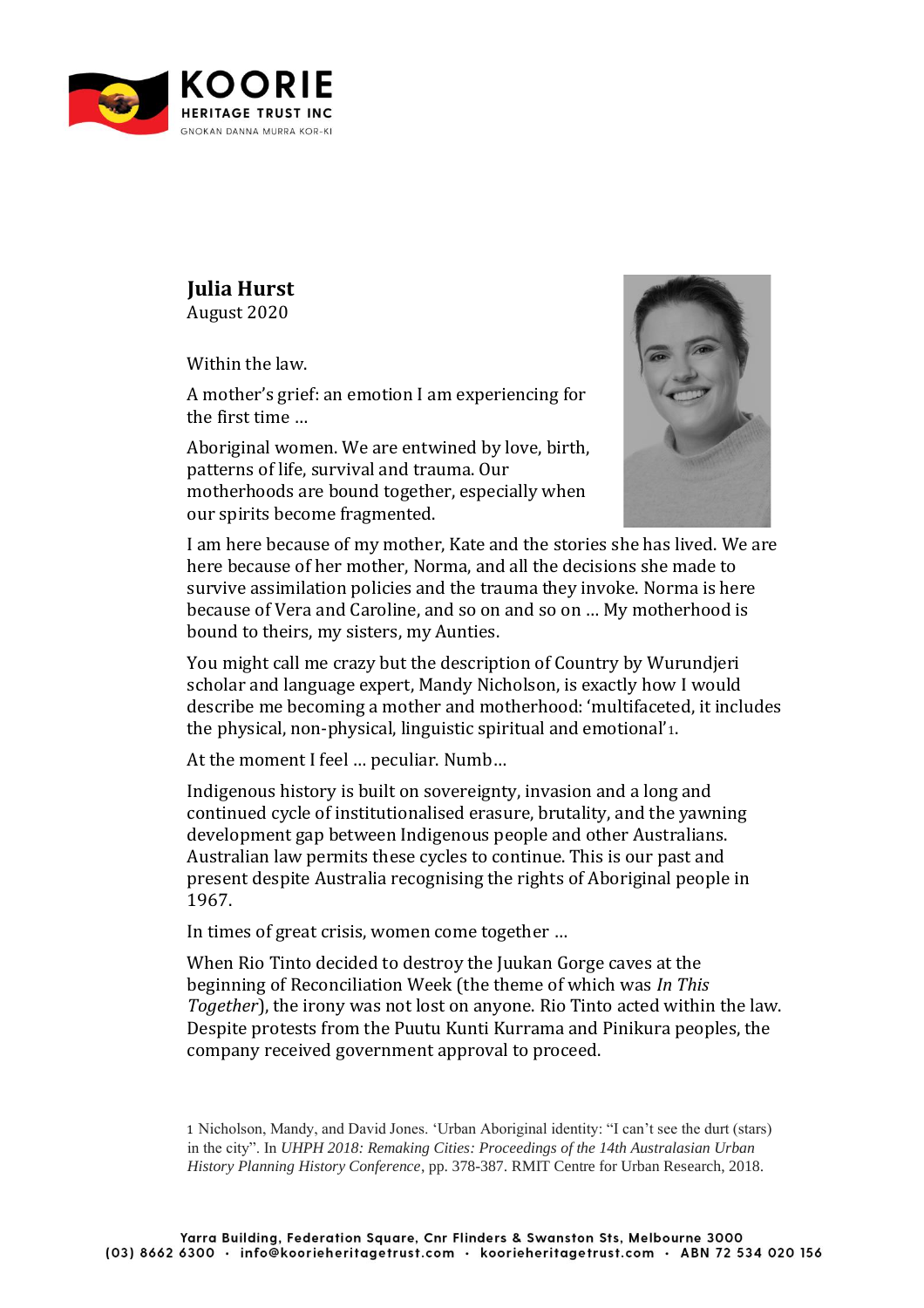

How strange. Convenient even, for some. The traditional owners' social, spiritual and physical DNA, carried by their mothers for 46 000 years, was destroyed at this place. Physical evidence of their sovereignty and ancestry stretching back to deep time, plain and simple, was erased.

Rio Tinto apologised – eventually – for the 'distress we have caused'. They know that historically this token of sorrow will appease some Australians long enough for them to slip out of the news cycle (read Kevin Rudd's Apology).

On the surface, Rio Tinto supports Aboriginal people in jobs and training, scholarships and community funding. It outwardly supported the *Uluru Statement from the Heart* and Native Title because, 'it's the right thing to do'. Its implementation of 'protect, respect, and remedy' promotes the United Nations Guiding Principles on Business and Human Rights. But when the rubber hits the road, \$100 a tonne of iron ore was too good to pass up at the time, and the government is too complicit to do anything about it.

Australia has never respected or recognised the worth of Aboriginal mothers, our life-story, our children, let alone our motherland (Place/Country) and survival ...

Australia imagines itself as a "settled' nation". Aboriginal and Torres Strait Islander people know this to be wrong. Unless non-Aboriginal people take the time to educate themselves about the connection between heritage, Aboriginal identity, and our right to value a fair and equal future, the schools, organisations, corporations, councils and government systems we all work in every day will continue to tread their destructive paths. But the Australian government does not know what the "right thing" to do is and refuses to listen.

The Juukan Caves disaster is a marker of deep sadness, institutional racism and the silencing and isolation of Aboriginal people who are desperate to build an Aboriginal future on Country, and a reminder that every day, across Australia, we are denied that right.

Australia is in the throes of mismanagement of Country, resulting in catastrophic events occurring at the same time: bushfires and the loss of biodiversity, water and cultural heritage, logging of Aboriginal sacred sites and the destruction of women's birthing trees. Young people are caught in the despair of suicide, and children placed in gaol or removed from their families are away from kinship systems.